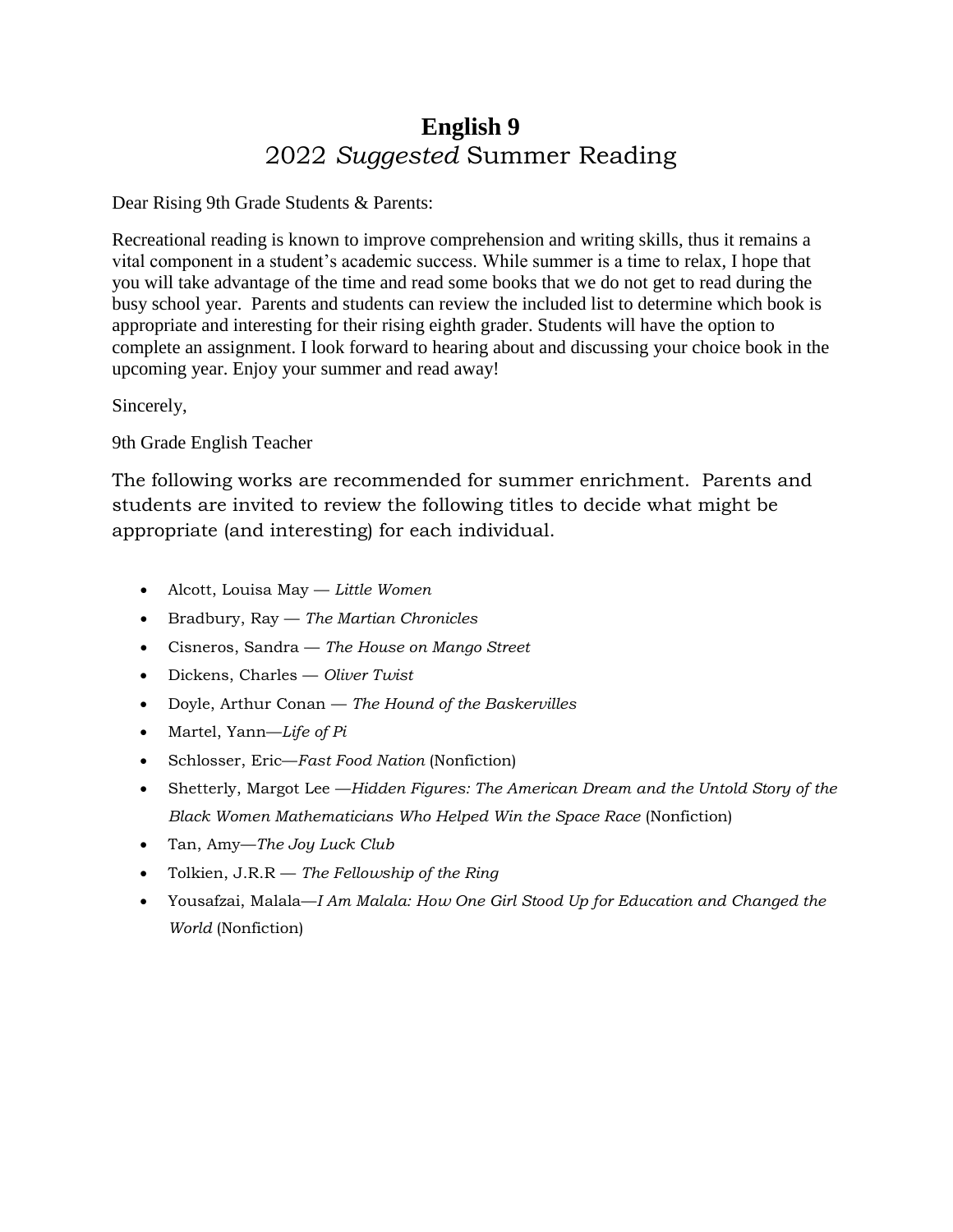## **Writing About Summer Reading**

Students may complete a **writer's journal** which will be due on **the first day of school**. The purpose of the assignment is to prompt students to begin thinking in an analytical manner that motivates them to think beyond basic plot summaries and characterizations; therefore, students should be noting thematic and symbolic meaning as well as character analyses and the writer's style, which will continue to develop their inference skills.

Students may respond to one of the choices or all of them, but they must adhere to the following format:

- All responses must be typed (12-pt Times New Roman font with one-inch margins), include the MLA first-page header, contain page numbers in the top right corner (if necessary), and must be double-spaced.
- Respond in complete sentences in paragraph form to each item.

#### **Writing Responses:**

### 1. **Your First Impression**

What was your first impression of this work? Why? Provide specific examples from the work to illustrate your points.

#### 2. **Plot**

What are the most significant incidents in the story told in the work? (Do not summarize the entire story.) Who is/what are involved in the main conflict? What is the main conflict? What event serves as the climax of the story?

#### 3. **Character**

Choose a character you like particularly well and choose a character who you dislike. Clearly identify each of the characters and explain your feelings about both characters. Support your opinions with specific material from the work.

#### 4. **Writer's Style**

What is the overall mood of this work (sad, humorous, exciting, entertaining, informative, depressing, etc.)? Describe the writer's style (word choice and sentence structure, organization of the work). Is it difficult, easy, interesting, unusual, simple, or complicated to read? Support your opinion with examples.